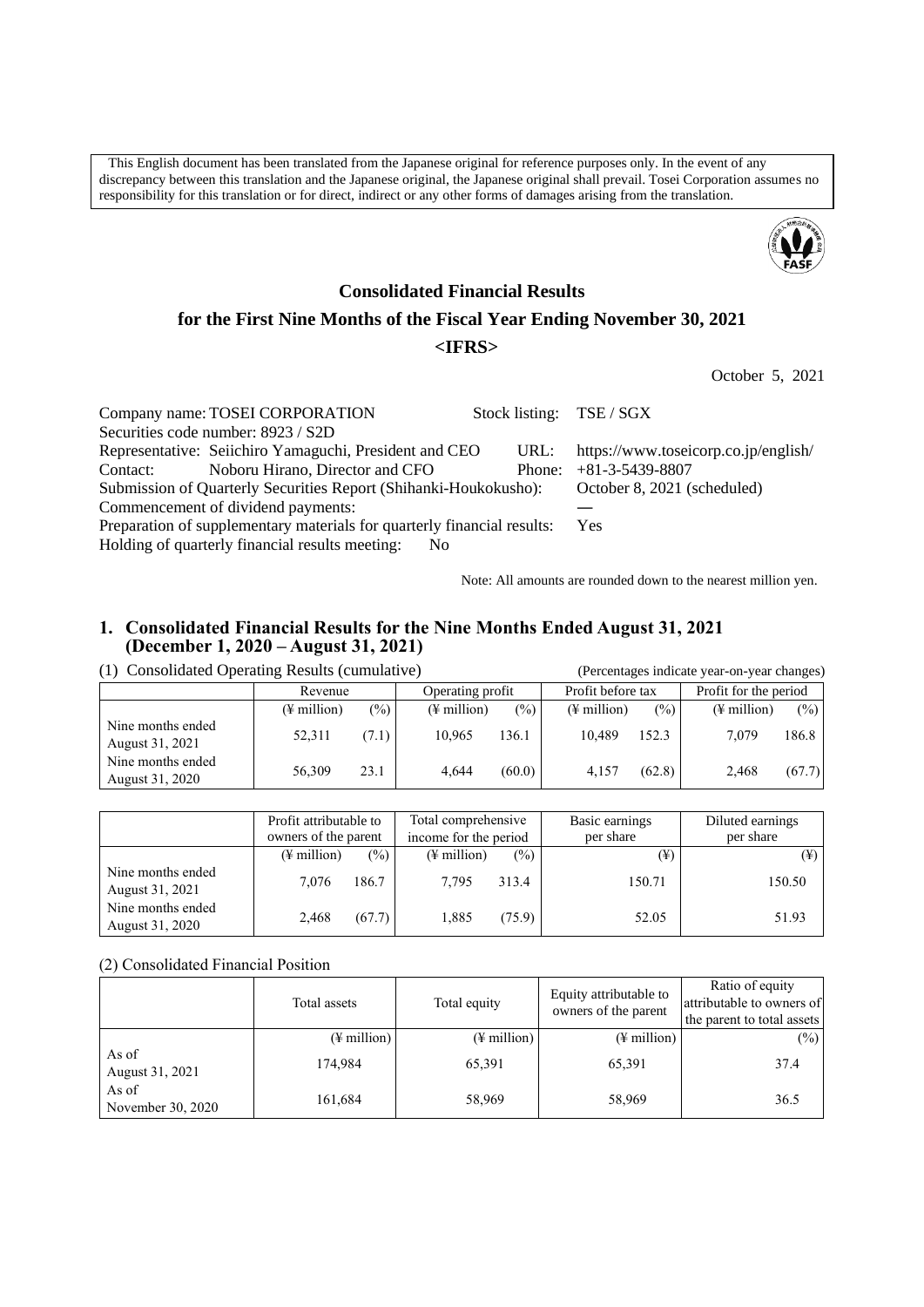# **2. Dividends**

|                                                    |          | Annual dividends per share |          |          |          |  |  |  |  |
|----------------------------------------------------|----------|----------------------------|----------|----------|----------|--|--|--|--|
|                                                    | 1O-end   | 20-end                     | 30-end   | Year-end | Total    |  |  |  |  |
|                                                    | $(\yen)$ | $(\yen)$                   | $(\yen)$ |          | $(\yen)$ |  |  |  |  |
| Fiscal year ended November 30, 2020                |          | 0.00                       |          | 19.00    | 19.00    |  |  |  |  |
| Fiscal year ending November 30, 2021               |          | 0.00                       | -        |          |          |  |  |  |  |
| Fiscal year ending November 30, 2021<br>(Forecast) |          |                            | _        | 38.00    | 38.00    |  |  |  |  |

Note: Revision to the most recently released dividend forecasts: No

# **3. Consolidated Earnings Forecasts for the Fiscal Year Ending November 30, 2021 (December 1, 2020 – November 30, 2021)**

(Percentages indicate year-on-year changes)

|                                         | Revenue                 |         | Operating profit        |      | Profit before tax            |      | Profit attributable to<br>owners of the<br>parent |               | Basic earnings<br>per share |  |
|-----------------------------------------|-------------------------|---------|-------------------------|------|------------------------------|------|---------------------------------------------------|---------------|-----------------------------|--|
|                                         | $(\frac{1}{2})$ million | $(\%)]$ | $(\frac{1}{2})$ million |      | $(\frac{9}{6})$ (\# million) |      | $(\%)$ (¥ million)                                | $\frac{6}{2}$ | $(\yen)$                    |  |
| Fiscal year ending<br>November 30, 2021 | 61.657                  | (3.6)   | 11.036                  | 71.7 | 10.376                       | 75.8 | 6.846                                             | 90.1          | 146.21                      |  |

Note: Revision to the most recently released earnings forecasts: No

### **\* Notes**

(1) Changes in significant subsidiaries during the period (changes in specified subsidiaries resulting in changes in the scope of consolidation): No Newly added: -

- (2) Changes in accounting policies and changes in accounting estimates
	- (a) Changes in accounting policies required by IFRS: No
	- (b) Changes in accounting policies due to other reasons: No
	- (c) Changes in accounting estimates: No
- (3) Number of issued shares (ordinary shares)
	- (a) Number of issued shares at the end of the period (including treasury shares)

| As of August 31, 2021   | 48,683,800 shares |
|-------------------------|-------------------|
| As of November 30, 2020 | 48,683,800 shares |

(b) Number of treasury shares at the end of the period

|                         | As of August 31, 2021                                                   | 1,956,422 shares               |  |  |  |
|-------------------------|-------------------------------------------------------------------------|--------------------------------|--|--|--|
| As of November 30, 2020 |                                                                         | 1,508,353 shares               |  |  |  |
|                         | (c) Average number of outstanding shares during the period (cumulative) |                                |  |  |  |
|                         | Nine months ended August 31, 2021                                       | 46,958,245 shares              |  |  |  |
|                         | Nine months ended August 31, 2020                                       | $\overline{47,432,445}$ shares |  |  |  |

- These consolidated Financial Results are not subject to quarterly review procedures by a certified public accountant or an audit corporation.
- \* Proper use of earnings forecasts and other notes

The forward-looking statements, including outlook of future performance, contained in these materials are based on information currently available to the Company and on certain assumptions deemed to be reasonable by the Company. Actual performance and other results may differ substantially from these statements due to various factors. For the assumptions on which the earnings forecasts are based and cautions concerning the use thereof, please refer to "1. Qualitative Information on Quarterly Consolidated Financial Performance (3) Qualitative Information Regarding Consolidated Earnings Forecasts" on page 5 of the attached materials.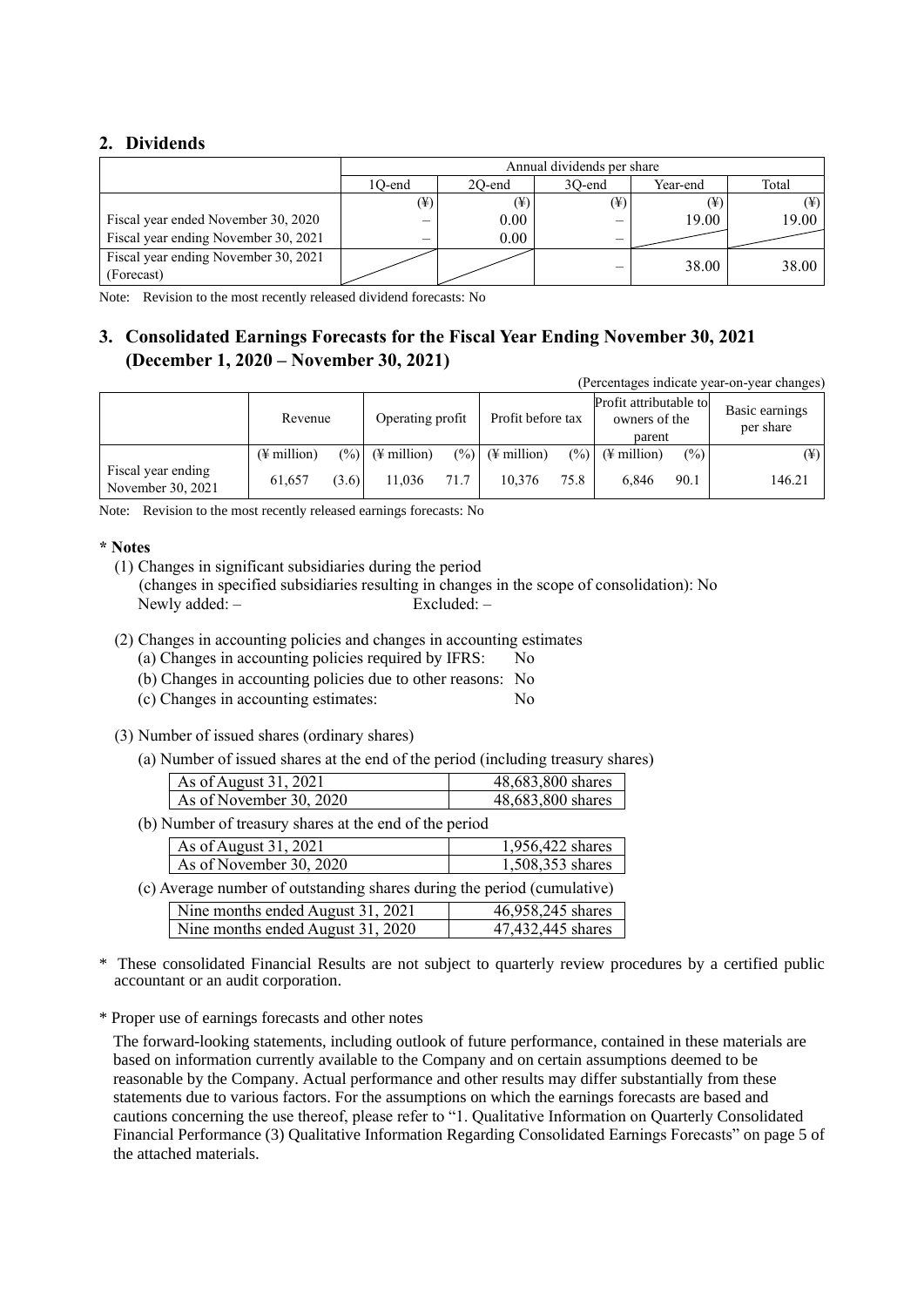# **Contents of Attached Materials**

| (1) |  |
|-----|--|
| (2) |  |
| (3) |  |
|     |  |
| (1) |  |
| (2) |  |
| (3) |  |
|     |  |
| 3.  |  |
| (1) |  |
| (2) |  |
| (3) |  |
| (4) |  |
| (5) |  |
| (6) |  |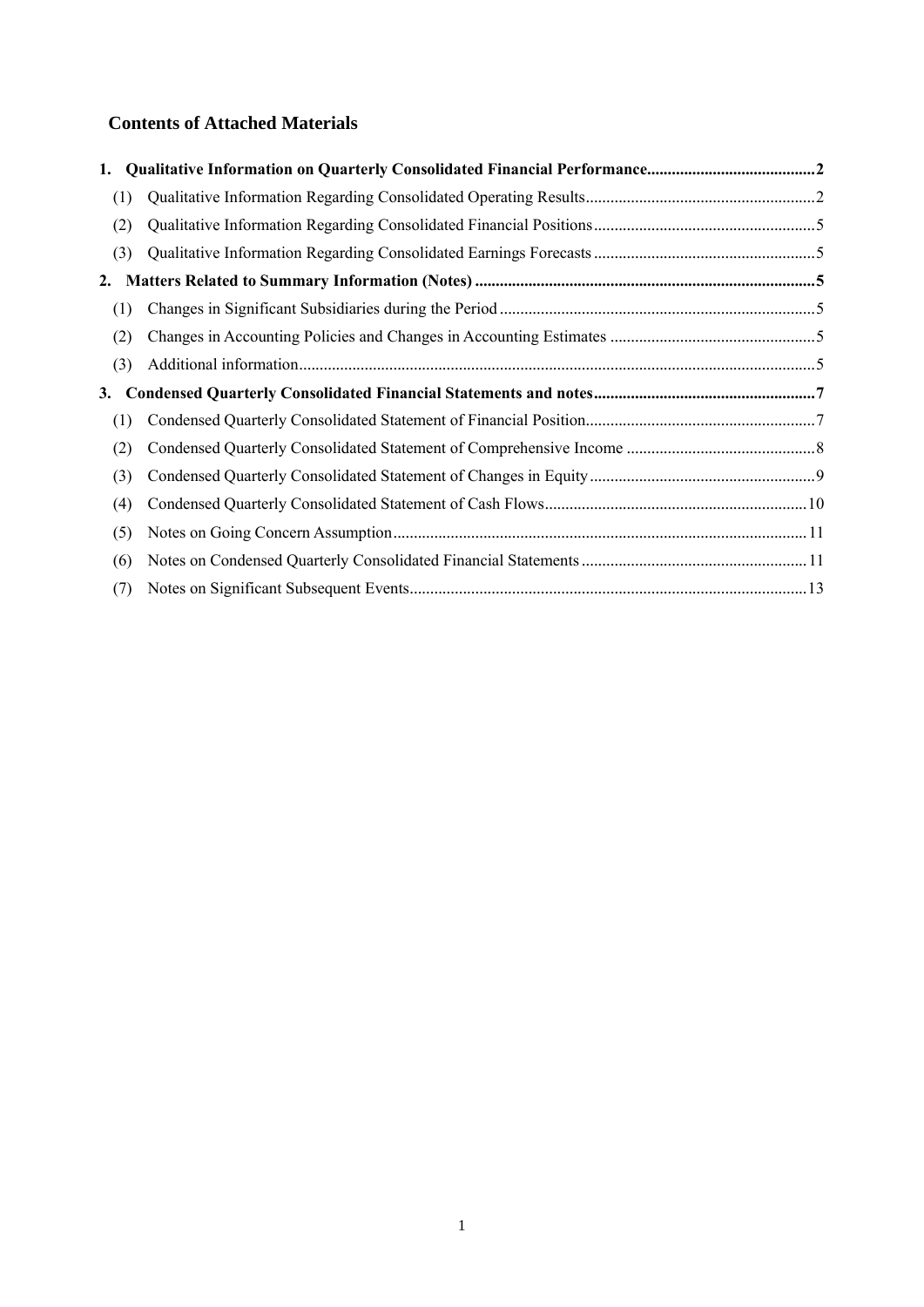### <span id="page-3-0"></span>**1. Qualitative Information on Quarterly Consolidated Financial Performance**

# <span id="page-3-1"></span>**(1) Qualitative Information Regarding Consolidated Operating Results**

#### **1) Recognition, analysis and contents for discussion of business environment and business performance**

During the nine months ended August 31, 2021, the Japanese economy continued to face a harsh environment due to the impact of COVID-19. While there are indications of an upturn in the domestic economy, as evidenced by a 1.3% year-on-year increase in the real gross domestic product (GDP) in the period from April to June 2021 on an annualized basis, it remains necessary to monitor factors such as economic downside risks due to the renewed spread of the virus in Japan since July 2021, as well as movements in global financial markets.

In the real estate industry where Tosei Group operates, domestic real estate investments for the six months from January to June 2021 amounted to ¥1.8 trillion, decreasing by 29% year on year. Although demand for investment in real estate by domestic and overseas investors continues to be strong, the decrease in investment opportunities, particularly the lack of large-scale transactions due to the shortage of properties for sale in the market, is regarded as the reason for the slump. Tokyo fell to fourth place in the world ranking by city for the six months from January to June 2021 (ranked first in the same period of the previous fiscal year); however, transactions are expected to recover in the second half of the year, and real estate investments for 2021 are estimated to remain largely unchanged from the previous fiscal year at approximately ¥4.3 trillion (according to a survey by a private research institute).

In the Tokyo metropolitan area condominium market, the number of newly built units from January to July 2021 increased 59.1% year on year to 15,229 units as the result of a rebound after a substantial decline under the state of emergency introduced last year. As a result, the number of supplied units has increased to the level seen in 2019 (15,368 units supplied in the same period in 2019). The average contract rate for the first month has also remained at around the 70% threshold from which market conditions are viewed as favorable, thereby indicating a robust market. In addition, in the Tokyo metropolitan area pre-owned condominium market, the number of units contracted from January to July 2021 increased 23.6% year on year to 24,284 units. However, in the build-for-sale detached house market, housing starts for the seven months from January to July 2021 numbered 32,000 units (down 1.6% year on year), remaining largely unchanged from the same period of the previous fiscal year (according to a survey by a private research institute).

Regarding construction costs for the seven months from January to July 2021, average costs per tsubo for reinforced concrete structure were ¥955 thousand per tsubo (1 tsubo =  $3.30$  square meters) (an increase of 5.0% year on year), and average costs per tsubo for wooden structure were ¥567 thousand (a decrease of 0.1% year on year). The current increase in the price of steel materials due to the global economic recovery following widespread COVID-19 vaccinations, and the upsurge in timber prices caused by the sharp increase in global demand for timber known as "wood shock" have raised fears of a future hike in construction costs (according to a survey by the Ministry of Land, Infrastructure, Transportation and Tourism).

In the office leasing market of Tokyo's five business wards, the average vacancy rate as of July 2021 was 6.28% (an increase of 3.51 percentage points year on year), against the backdrop of tenants cutting back on office space as a result of a slowdown in expansion of office space and the spread of teleworking lifestyle in certain areas. The average asking rent was ¥21,045 per tsubo (a decrease of ¥1,969 year on year), demonstrating a downturn in the office leasing market in the Tokyo metropolitan area, and it remains necessary to monitor future trends in supply and demand (according to a survey by a private research institute).

In the Tokyo metropolitan area's logistics facility leasing market, leasable stock in July 2021 amounted to 6.86 million tsubo (an increase of 11.7% year on year). The vacancy rate was 1.3%. Although this was an increase from the level of 0.5% observed in April 2021, rising to the 1% level, supply and demand remain tight. Leasing demand is expected to remain firm for the time being, despite an easing in the extraordinary demand stemming from COVID-19 pandemic (according to a survey by a private research institute).

In the real estate fund market, the market scale continues to expand. J-REIT assets under management in July 2021 totaled ¥20.9 trillion (an increase of ¥1.1 trillion year on year) and assets under management in private placement funds totaled ¥22.5 trillion (as of December 2020, an increase of ¥2.3 trillion year on year). Combining the two, the real estate securitization market scale grew to ¥43.4 trillion (according to a survey by a private research institute).

In the Tokyo business hotel market, the average guest room occupancy rate in the five months from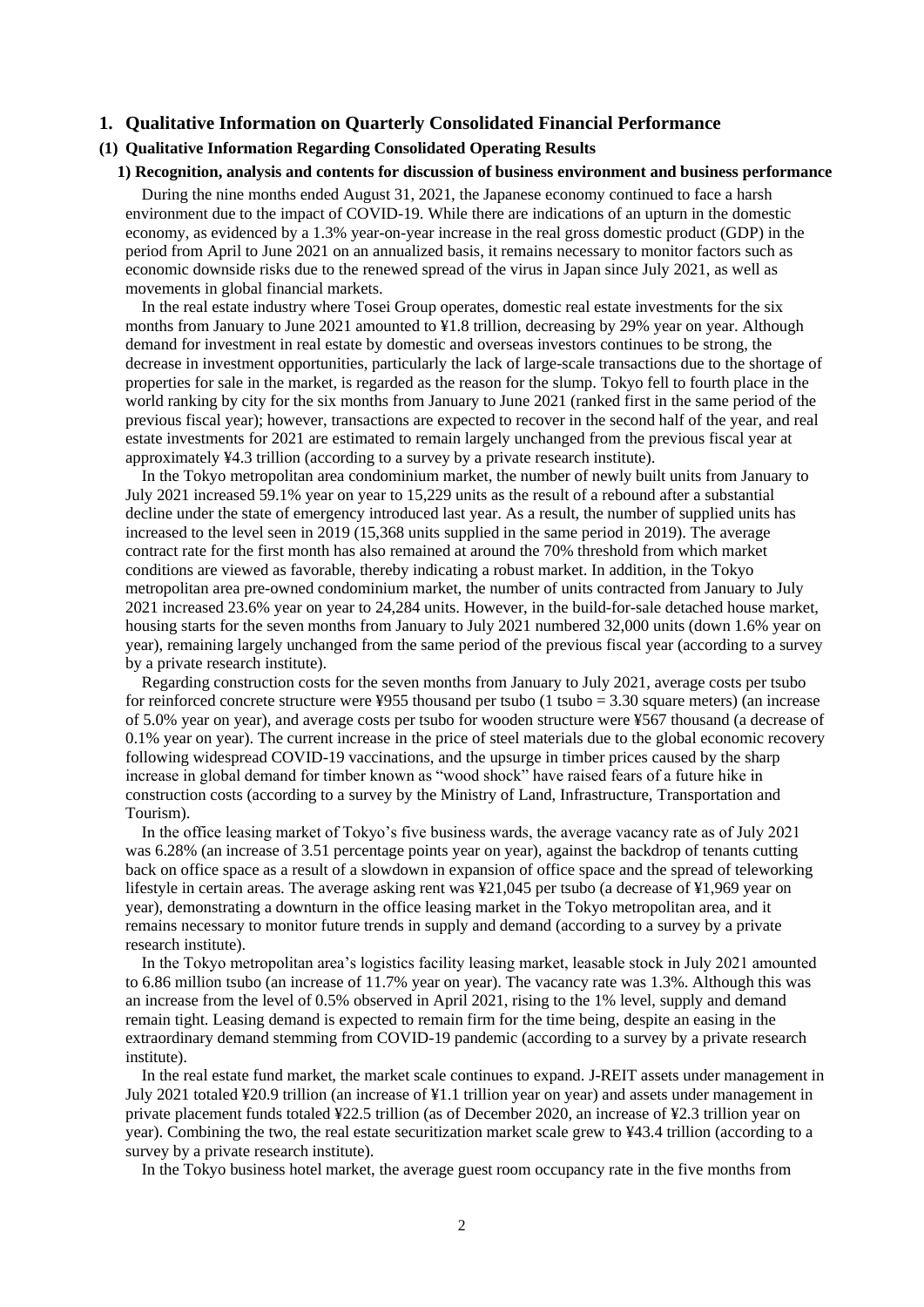January to May 2021 was 34.5% (84.2% in the same period of the fiscal year ended November 30, 2019), due to the continuing impact of COVID-19. The total number of hotel guests in Tokyo encompassing all types of accommodation in the five months from January to May 2021 amounted to 12.05 million overnight stays (31.74 million overnight stays in the same period of the fiscal year ended November 30, 2019). The environment is forecasted to remain harsh for the hotel market, despite the daily progress of vaccinations in Japan (according to a survey by the Japan Tourism Agency).

Amid this operating environment, in the Revitalization Business, the Group made steady progress in selling assets such as income-generating office buildings and apartments, while in the Development Business, the Group pushed ahead with sales of detached houses and logistics facilities. In addition, the Group also proceeded with the acquisition of income-generating properties and various types of land for development as future sources of income.

As a result, consolidated revenue for the nine months ended August 31, 2021 totaled ¥52,311 million (down 7.1% year on year), operating profit was ¥10,965 million (up 136.1%), profit before tax was ¥10,489 million (up 152.3%), and profit attributable to owners of the parent was ¥7,076 million (up 186.7%).

Performance by business segment is shown below.

#### **Revitalization Business**

During the nine months ended August 31, 2021, the segment sold 41 properties which had been renovated, including Kannai Tosei Building Ⅲ (Yokohama-shi, Kanagawa), T's garden Kiyose (Kiyoseshi, Tokyo), Ichikawashimamura Building (Ichikawa-shi, Chiba). In addition, the segment sold three unit in the Restyling Business from Isarakoplace Residence (Minato-ku, Tokyo), Rune Kamakura Ueki Residence (Kamakura-shi, Kanagawa).

It also acquired a total of 25 properties including, income-generating office buildings, apartments and a logistic facility for renovation and sales purposes and two land lots.

In addition, the Group reviewed the valuation of its income-generating properties, recording a reversal of inventories valuation loss of ¥563 million.

As a result, revenue in this segment was ¥30,060 million (down 0.9% year on year) and the segment profit was ¥7,239 million (up 25.4%).

#### **Development Business**

During the nine months ended August 31, 2021, the segment sold a new logistic facility, T's Logi Hasuda (Hasuda-shi, Saitama) and a new commercial facility, THE Palms Sagamihara Park Brighter (Store section) (Sagamihara-shi, Kanagawa). In addition, the segment focused on the sale of detached houses, for which there was firm demand. The segment sold 66 detached houses at such properties as THE Palms Court Kamakura Shiromeguri (Kamakura-shi, Kanagawa) and THE Palms Court Hibarigaoka (Nishitokyoshi, Tokyo).

During the nine months ended August 31, 2021, it also acquired two land lots for logistic facility projects, one land lot for apartment project, one land lot for commercial facility project, three land lots for incomegenerating office buildings and land lots for 58 detached houses.

In addition, the Group reviewed the valuation of its income-generating properties, recording a reversal of inventories valuation loss of ¥268 million.

As a result, revenue in this segment was ¥10,487 million (down 26.6% year on year) and the segment profit was ¥1,280 million (in comparison with segment loss of ¥3,855 million in the same period of the previous fiscal year).

#### **Rental Business**

During the nine months ended August 31, 2021, while the segment sold 22 buildings of its inventory assets held for leasing purposes, it newly acquired 17 properties including income-generating office buildings and apartments. In addition, the segment made efforts to lease vacancies out following acquisitions and also focused on leasing activities for its holding non-current assets and inventory assets.

As a result, revenue in this segment was ¥3,992 million (down 6.0% year on year) and the segment profit was ¥2,016 million (up 20.2%).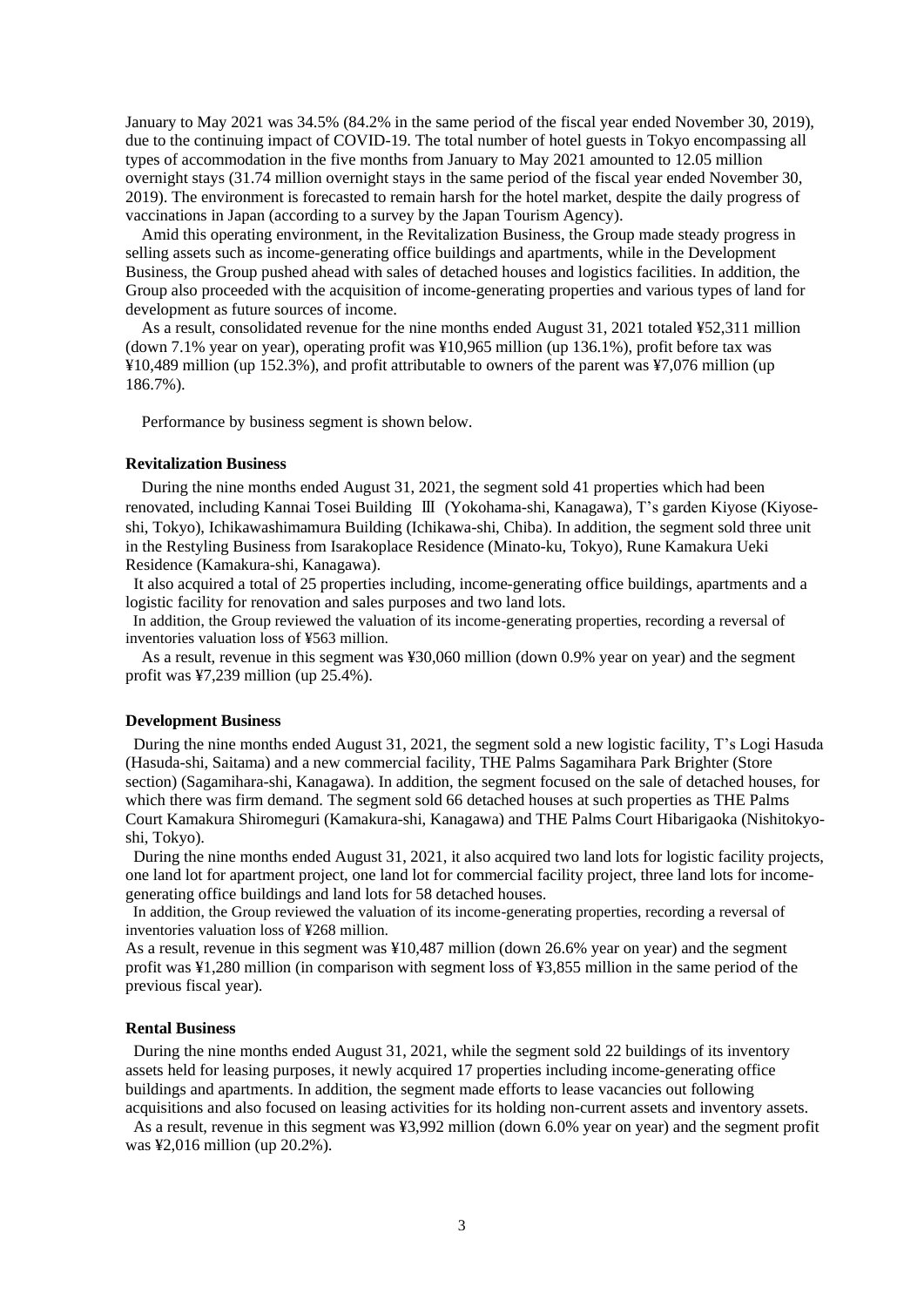#### **Fund and Consulting Business**

During the nine months ended August 31, 2021, while ¥257,891 million was added due to new asset management contracts, ¥66,561 million was subtracted due mainly to property dispositions by funds, from the balance of assets under management (Note) ¥1,123,406 million for the end of the previous fiscal year. The balance of assets under management as of August 31, 2021, was ¥1,314,736 million.

As a result, revenue in this segment was ¥3,624 million (down 2.0% year on year) and the segment profit was ¥2,456 million (down 8.2%).

Note: The balance of assets under management includes the balance of assets that were subject to consulting contracts, etc.

#### **Property Management Business**

During the nine months ended August 31, 2021, the segment made efforts to win new contracts and maintain existing contracts. Consequently, the total number of properties under management was 708 as of August 31, 2021, an increase of 16 from August 31, 2020, with the total comprising 456 office buildings, hotels, logistic facilities and other such properties, and 252 condominiums and apartments.

As a result, revenue in this segment was ¥3,831 million (up 11.9% year on year) and segment profit was ¥616 million (up 10.3%).

#### **Hotel Business**

During the nine months ended August 31, 2021, the Group opened TOSEI HOTEL COCONE Asakusa in July 2021. Despite endeavors including the improvement of occupancy rates at existing hotels, conditions remained harsh due to the renewed spread of COVID-19, with the temporary closure of some hotels.

As a result, revenue in this segment was ¥314 million (down 2.9% year on year) and segment loss was ¥622 million (in comparison with segment loss of ¥733 million in the same period of the previous fiscal year).

#### **2) Analysis and contents for discussion of Operating Results**

On July 5, 2021, the Group announced an upward profit revision in its full-year earnings forecast for the fiscal year ending November 30, 2021.

In the third quarter, business continued to perform well. In particular, as a result of a focus during the nine months ended August 31, 2021 primarily on purchasing activities that will provide a source of income in the next fiscal year and beyond, real estate renovation, and new asset management contracts, consolidated revenue for the nine months ended August 31, 2021 totaled ¥52,311 million (down 7.1% year on year, 84.8% of the revised full-year revenue plan), operating profit amounted to ¥10,965 million (up 136.1% year on year, 99.4% of the revised full-year operating profit plan), and profit before tax was ¥10,489 million (up 152.3% year on year, 101.1% of the revised full-year profit plan). In the Hotel Business, although there was no recovery in accommodation sales due to the impact of the COVID-19 crisis, sales of properties in the Revitalization Business and the Development Business progressed according to plan, while other businesses performed favorably, as evidenced by the balance of assets under management exceeding ¥1.3 trillion.

On August 25, 2021, the Group resolved to acquire all shares in ICOMPANY, Inc. and its four subsidiaries (hereinafter collectively the "Princess Group"), whose core business is the purchase and resale after renovation of pre-owned condominiums by units, and made the Princess Group a subsidiary as of September 30, 2021. Although the Company has a track record in the "Restyling Business," in which we acquire, add value, and sell entire income-generating apartment blocks, the "purchase and resale after renovation of pre-owned condominiums by units" that is handled by the Princess Group is a new business domain for the Group, and we anticipate the expansion of our business domains and the enhancement of our existing businesses. In addition, since the "revitalization and effective utilization of existing housing stock" is also a business that will lead to the resolution of social issues relating to real estate due to various structural factors such as the advance of the declining birthrate and aging population, the vacant house issue, and aging condominiums, we aim to further strengthen the Group's real estate revitalization capabilities.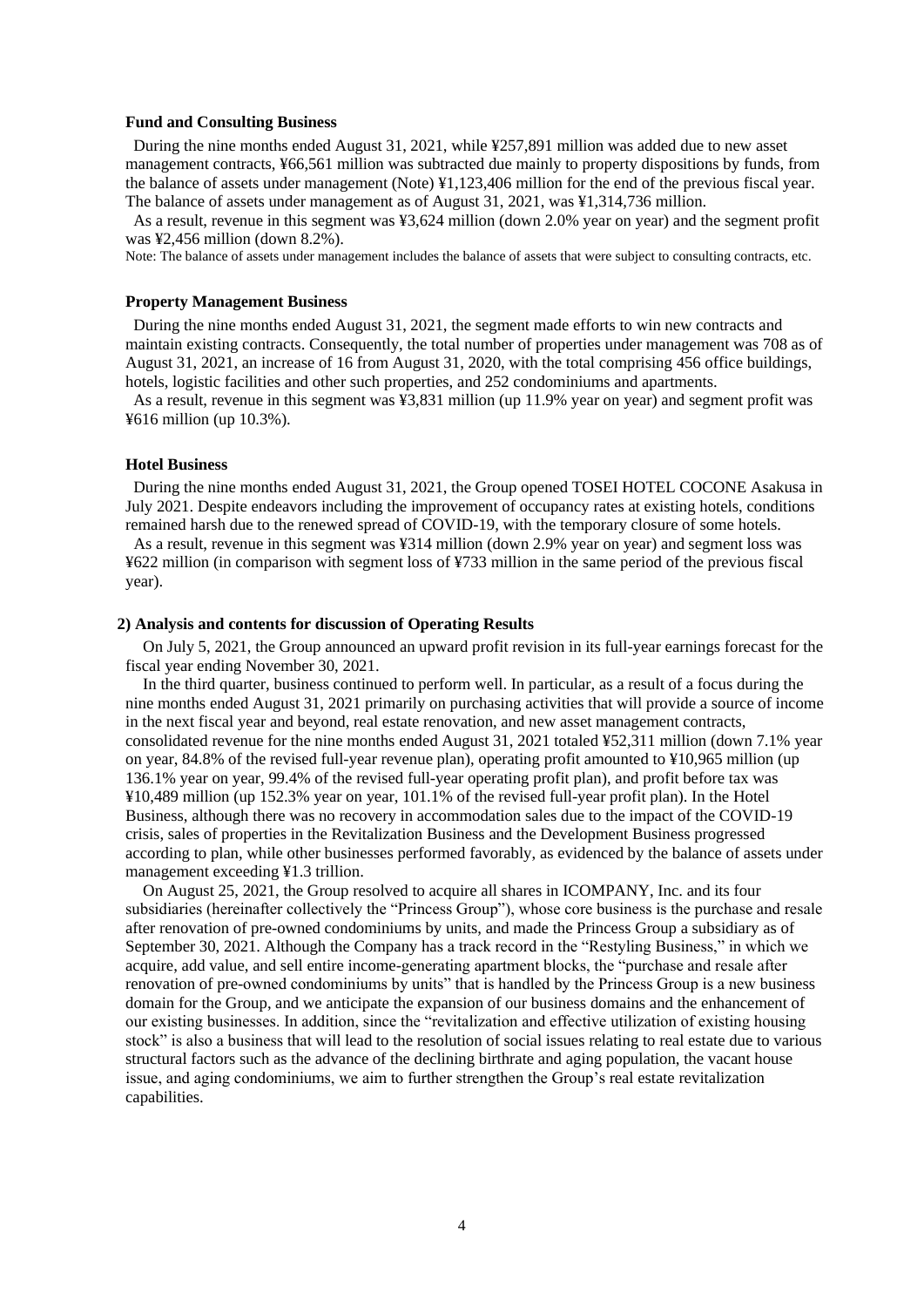#### <span id="page-6-0"></span>**(2) Qualitative Information Regarding Consolidated Financial Positions**

# **1) Analysis of Financial Positions**

As of August 31, 2021, total assets were ¥174,984 million, an increase of ¥13,299 million compared with November 30, 2020, while total liabilities were ¥109,593 million, an increase of ¥6,878 million. Increase in total assets were due to an increase in inventories and investment properties despite a decrease in cash and cash equivalents. Increase in total liabilities were due to an increase in borrowings and current income tax liabilities and a decrease in trade and other payables.

Total equity increased by ¥6,421 million to ¥65,391 million, mainly due to an increase in retained earnings, payment of cash dividends and purchase of treasury shares.

#### **2) Analysis of Cash Flows**

Cash and cash equivalents (hereinafter "cash") as of August 31, 2021 totaled ¥32,372 million, down ¥4,666 million compared with November 30, 2020.

The cash flows for the nine months ended August 31, 2021 and factors contributing to those amounts are as follows:

#### **Cash Flows from Operating Activities**

Net cash provided by operating activities totaled  $44,177$  million (down 61.5% year on year). This is mainly due to profit before tax of ¥10,489 million, an increase in inventories of ¥4,802 million, a decrease in income taxes paid of ¥2,499 million.

#### **Cash Flows from Investing Activities**

Net cash used in investing activities totaled ¥13,074 million (up 207.0% year on year). This is primarily due to purchase of investment properties of ¥12,176 million.

#### **Cash Flows from Financing Activities**

Net cash provided by financing activities totaled ¥4,229 million (in comparison with segment net cash used in financing activities of ¥2,771 million in the same period of the previous fiscal year). This mainly reflects ¥37,248 million in proceeds from non-current borrowings, despite ¥32,107 million in the repayments of non-current borrowings and ¥896 million in cash dividends paid.

#### <span id="page-6-1"></span>**(3) Qualitative Information Regarding Consolidated Earnings Forecasts**

The business results during the nine months ended August 31, 2021 basically remained stable as planned and there is no change on the full-year consolidated earnings forecasts, announced on July 5, 2021.

The forward-looking statements contained in these materials, including forecasts of the future performance, are based on the information available to the Company as of the date of announcement and on certain assumptions deemed to be reasonable by the Company. Actual performance and other results may differ from these forecasts due to various factors.

# <span id="page-6-2"></span>**2. Matters Related to Summary Information (Notes)**

<span id="page-6-3"></span>**(1) Changes in Significant Subsidiaries during the Period**

No item to report.

<span id="page-6-4"></span>**(2) Changes in Accounting Policies and Changes in Accounting Estimates**

No item to report.

#### **(3) Additional information**

#### **Effect of the Spread of COVID-19 on Accounting Estimates**

In determining accounting estimates regarding the valuation of inventory assets, impairment accounting for non-current assets, the recoverability of deferred tax assets, and other items, the Group has assumed that the spread of COVID-19 will exert a degree of impact on future income.

The Group considers that real estate markets other than hotels and commercial facilities are already recovering as of August 31,2021. It predicts that the impact of COVID-19 on hotels and commercial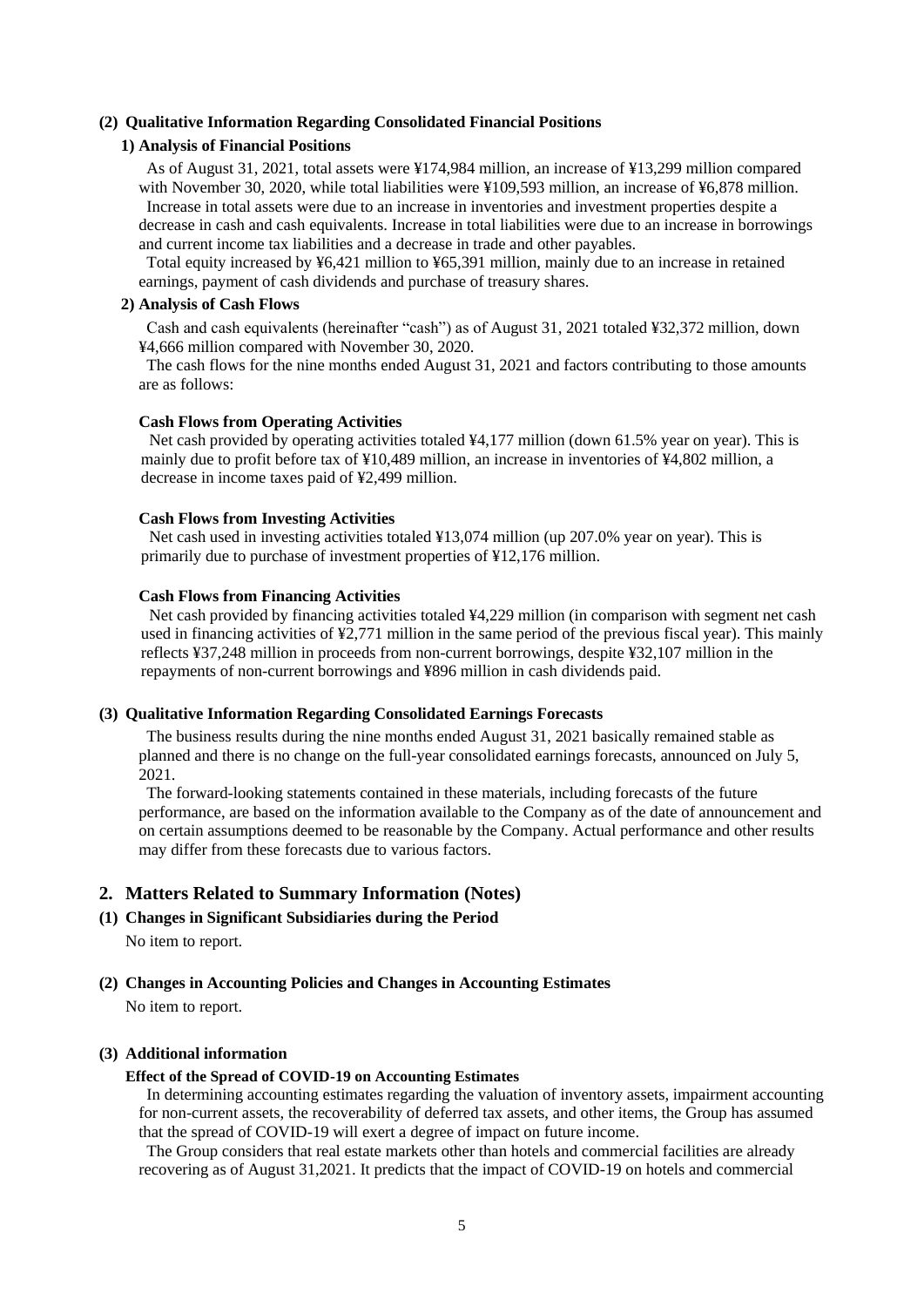facilities will persist for the time being, and that it will be next fiscal year or later before a recovery takes place.

In view of this situation, during the nine months ended August 31, 2021, the Group has altered some assumptions, etc. underlying accounting estimates concerning items such as the valuation of some inventory assets and non-current assets.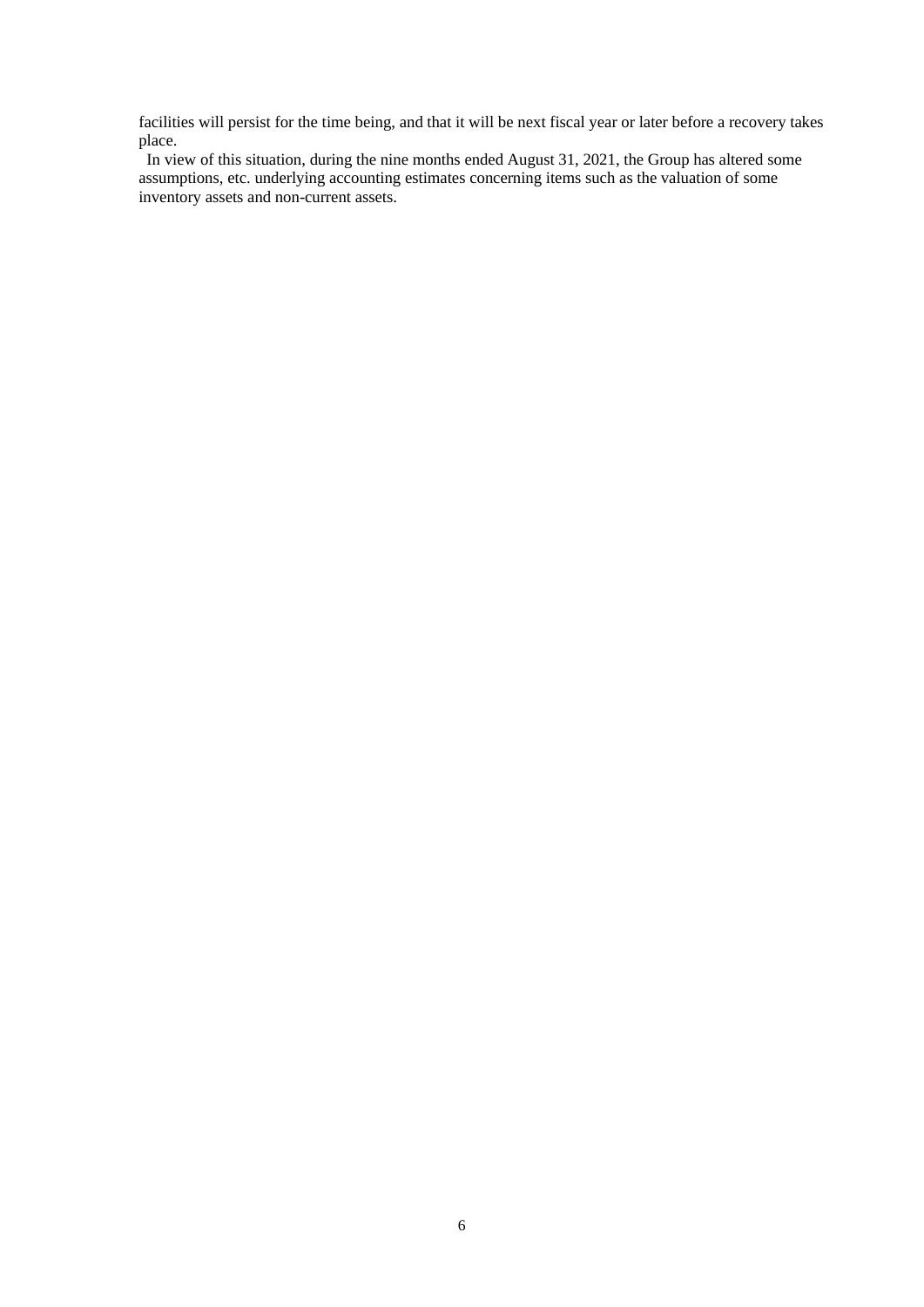# <span id="page-8-0"></span>**3. Condensed Quarterly Consolidated Financial Statements and notes**

# <span id="page-8-1"></span>**(1) Condensed Quarterly Consolidated Statement of Financial Position**

|                                               |                         | $(\frac{1}{2})$ thousand) |
|-----------------------------------------------|-------------------------|---------------------------|
|                                               | As of November 30, 2020 | As of August 31, 2021     |
| Assets                                        |                         |                           |
| Current assets                                |                         |                           |
| Cash and cash equivalents                     | 37,039,600              | 32,372,677                |
| Trade and other receivables                   | 3,192,248               | 2,959,502                 |
| Inventories                                   | 65,416,925              | 69,772,284                |
| Other current assets                          | 15,298                  | 16,315                    |
| Total current assets                          | 105,664,073             | 105,120,779               |
| Non-current assets                            |                         |                           |
| Property, plant and equipment                 | 23,495,129              | 21,792,760                |
| Investment properties                         | 26,987,387              | 41,440,199                |
| Intangible assets                             | 209,663                 | 189,840                   |
| Trade and other receivables                   | 779,470                 | 1,072,964                 |
| Other financial assets                        | 3,972,309               | 4,955,556                 |
| Deferred tax assets                           | 572,454                 | 408,251                   |
| Other non-current assets                      | 4,014                   | 4,014                     |
| Total non-current assets                      | 56,020,429              | 69,863,587                |
| Total assets                                  | 161,684,503             | 174,984,367               |
| Liabilities and equity                        |                         |                           |
| Liabilities                                   |                         |                           |
| Current liabilities                           |                         |                           |
| Trade and other payables                      | 5,466,127               | 4,817,067                 |
| Borrowings                                    | 11,794,730              | 12,249,440                |
| Current income tax liabilities                | 925,671                 | 1,897,320                 |
| Provisions                                    | 600,264                 | 336,858                   |
| Total current liabilities                     | 18,786,795              | 19,300,687                |
| Non-current liabilities                       |                         |                           |
| Trade and other payables                      | 3,649,593               | 3,593,030                 |
| Borrowings                                    | 79,192,778              | 85,327,369                |
| Retirement benefits obligations               | 546,421                 | 566,106                   |
| <b>Provisions</b>                             | 7,129                   | 7,250                     |
| Deferred tax liabilities                      | 532,260                 | 798,710                   |
| Total non-current liabilities                 | 83,928,183              | 90,292,468                |
| <b>Total Liabilities</b>                      | 102,714,978             | 109,593,156               |
| Equity                                        |                         |                           |
| Share capital                                 | 6,624,890               | 6,624,890                 |
| Capital reserves                              | 6,627,004               | 6,633,797                 |
| Retained earnings                             | 47,442,372              | 53,622,513                |
| Treasury shares                               | (1,500,055)             | (1,981,795)               |
| Other components of equity                    | (224, 688)              | 491,805                   |
| Total equity attributable to owners of parent | 58,969,524              | 65,391,211                |
| Total equity                                  | 58,969,524              | 65,391,211                |
| Total liabilities and equity                  | 161,684,503             | 174,984,367               |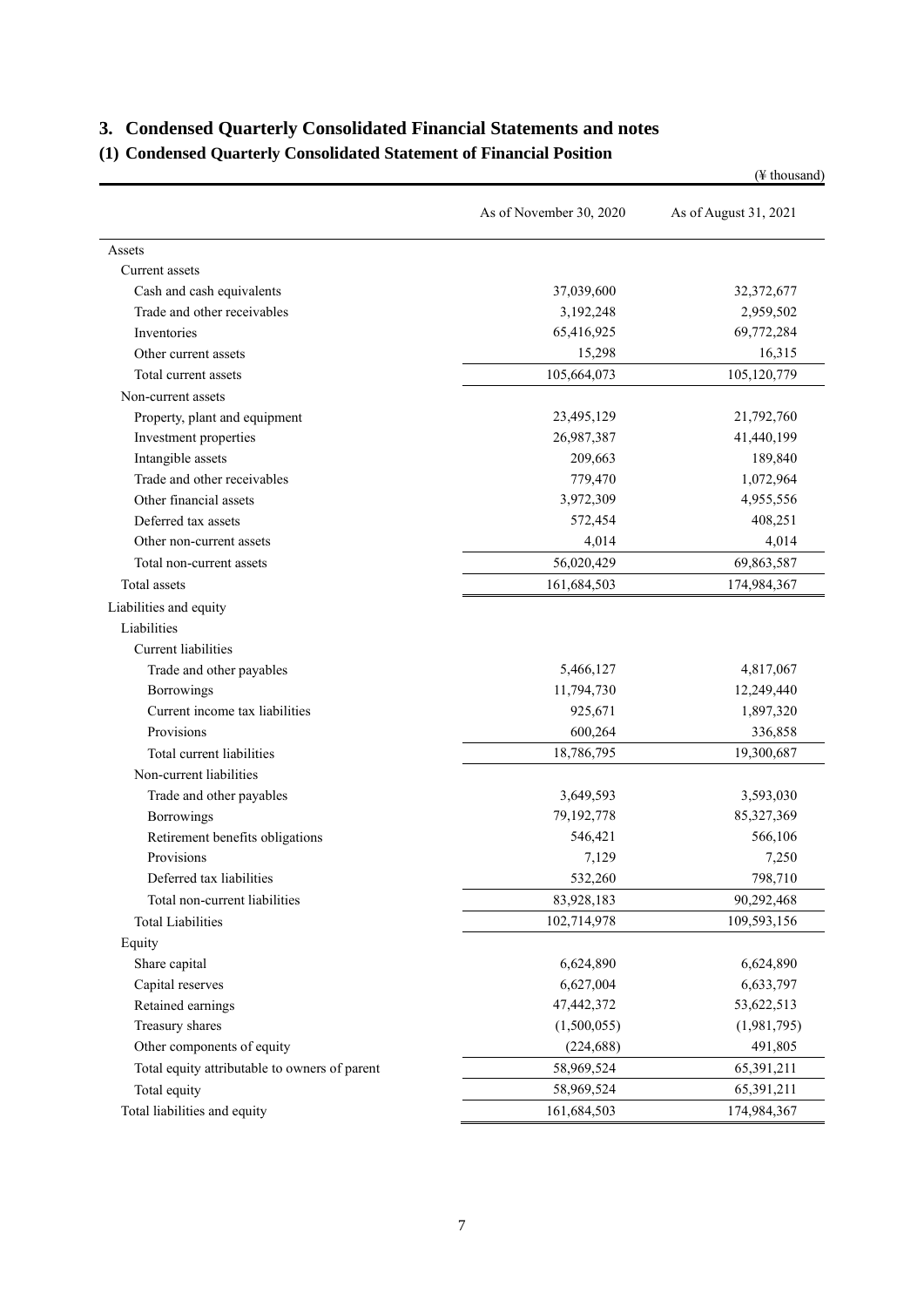# <span id="page-9-0"></span>**(2) Condensed Quarterly Consolidated Statement of Comprehensive Income**

|                                                                                              |                                      | (¥ thousand)                         |
|----------------------------------------------------------------------------------------------|--------------------------------------|--------------------------------------|
|                                                                                              | Nine months ended<br>August 31, 2020 | Nine months ended<br>August 31, 2021 |
| Revenue                                                                                      | 56,309,557                           | 52,311,732                           |
| Cost of revenue                                                                              | 45,066,936                           | 34,634,605                           |
| Gross profit                                                                                 | 11,242,620                           | 17,677,127                           |
| Selling, general and administrative expenses                                                 | 6,574,576                            | 6,781,521                            |
| Other income                                                                                 | 48,772                               | 137,135                              |
| Other expenses                                                                               | 72,057                               | 67,319                               |
| Operating profit                                                                             | 4,644,758                            | 10,965,422                           |
| Finance income                                                                               | 107,903                              | 139,928                              |
| Finance costs                                                                                | 595,656                              | 616,031                              |
| Profit before tax                                                                            | 4,157,004                            | 10,489,319                           |
| Income tax expense                                                                           | 1,688,270                            | 3,409,986                            |
| Profit for the period                                                                        | 2,468,734                            | 7,079,332                            |
| Other comprehensive income                                                                   |                                      |                                      |
| Other comprehensive income items that will not be<br>reclassified to profit or loss          |                                      |                                      |
| Net change in financial assets measured at fair values<br>through other comprehensive income | (567, 898)                           | 709,231                              |
| Subtotal                                                                                     | (567,898)                            | 709,231                              |
| Other comprehensive income items that may be<br>reclassified to profit or loss               |                                      |                                      |
| Exchange differences on translation of foreign<br>operations                                 | (7,105)                              | 10,314                               |
| Net change in fair values of cash flow hedges                                                | (7,828)                              | (3,139)                              |
| Subtotal                                                                                     | (14, 934)                            | 7,175                                |
| Other comprehensive income for the period, net of tax                                        | (582, 833)                           | 716,406                              |
| Total comprehensive income for the period                                                    | 1,885,900                            | 7,795,738                            |
| Profit attributable to:                                                                      |                                      |                                      |
| Owners of the parent                                                                         | 2,468,734                            | 7,076,939                            |
| Non-controlling interests                                                                    |                                      | 2,393                                |
| Profit for the period                                                                        | 2,468,734                            | 7,079,332                            |
| Total comprehensive income attributable to:                                                  |                                      |                                      |
| Owners of the parent                                                                         | 1,885,900                            | 7,793,345                            |
| Non-controlling interests                                                                    |                                      | 2,393                                |
| Total comprehensive income for the period                                                    | 1,885,900                            | 7,795,738                            |
| Earnings per share attributable to owners of the parent                                      |                                      |                                      |
| Basic earnings per share $(\frac{y}{x})$                                                     | 52.05                                | 150.71                               |
| Diluted earnings per share (¥)                                                               | 51.93                                | 150.50                               |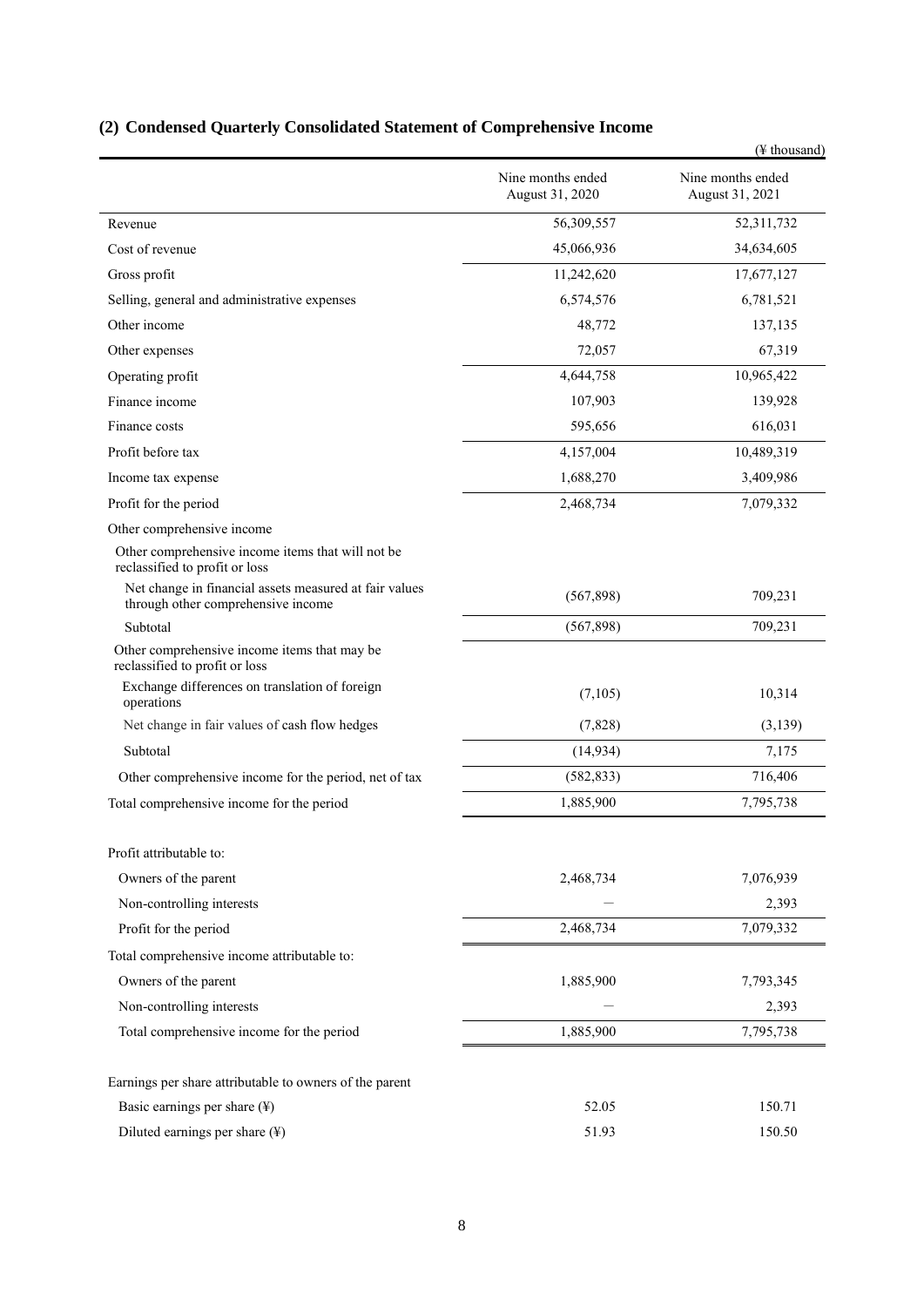# <span id="page-10-0"></span>**(3) Condensed Quarterly Consolidated Statement of Changes in Equity**

# **Nine months ended August 31, 2020 (December 1, 2019 – August 31, 2020)**

|                                                                                       | Share<br>capital | Capital<br>reserves | Retained<br>earnings | Treasury<br>shares | Other<br>components<br>of equity | Total equity<br>attributable<br>to owners of<br>parent | Total<br>equity |
|---------------------------------------------------------------------------------------|------------------|---------------------|----------------------|--------------------|----------------------------------|--------------------------------------------------------|-----------------|
| Balance at December 1,<br>2019                                                        | 6,579,844        | 6,575,240           | 45,839,423           | (1,000,037)        | 312,028                          | 58,306,499                                             | 58,306,499      |
| Profit for the period                                                                 |                  |                     | 2,468,734            |                    |                                  | 2,468,734                                              | 2,468,734       |
| Other comprehensive<br>income                                                         |                  |                     |                      |                    | (582, 833)                       | (582, 833)                                             | (582, 833)      |
| Total comprehensive<br>income for the period<br>Amount of transactions<br>with owners |                  |                     | 2,468,734            |                    | (582, 833)                       | 1,885,900                                              | 1,885,900       |
| Issuance of new shares                                                                | 23,923           | 13,513              |                      |                    |                                  | 37,436                                                 | 37,436          |
| Purchase of treasury<br>shares                                                        |                  | (7,232)             |                      | (499, 965)         |                                  | (507, 197)                                             | (507, 197)      |
| Dividends of surplus                                                                  |                  |                     | (1,998,632)          |                    |                                  | (1,998,632)                                            | (1,998,632)     |
| Share-based payment                                                                   |                  | 25,882              |                      |                    |                                  | 25,882                                                 | 25,882          |
| Balance at August 31,<br>2020                                                         | 6,603,767        | 6,607,403           | 46,309,525           | (1,500,002)        | (270, 805)                       | 57,749,888                                             | 57,749,888      |

## **Nine months ended August 31, 2021 (December 1, 2020 – August 31, 2021)**

|                                                                                       |                  |                     |                      |                    |                                  |                                                        |                                  | (¥ thousand)    |
|---------------------------------------------------------------------------------------|------------------|---------------------|----------------------|--------------------|----------------------------------|--------------------------------------------------------|----------------------------------|-----------------|
|                                                                                       | Share<br>capital | Capital<br>reserves | Retained<br>earnings | Treasury<br>shares | Other<br>components<br>of equity | Total equity<br>attributable<br>to owners of<br>parent | Non-<br>controlling<br>interests | Total<br>equity |
| Balance at December 1,<br>2020                                                        | 6,624,890        | 6,627,004           | 47,442,372           | (1,500,055)        | (224, 688)                       | 58,969,524                                             |                                  | 58,969,524      |
| Profit for the period                                                                 |                  |                     | 7,076,939            |                    |                                  | 7,076,939                                              | 2,393                            | 7,079,332       |
| Other comprehensive<br>income                                                         |                  |                     |                      |                    | 716,406                          | 716,406                                                |                                  | 716,406         |
| Total comprehensive<br>income for the period<br>Amount of transactions<br>with owners |                  |                     | 7,076,939            |                    | 716,406                          | 7,793,345                                              | 2,393                            | 7,795,738       |
| Purchase of treasury<br>shares                                                        |                  | (5,295)             |                      | (500, 049)         |                                  | (505, 345)                                             |                                  | (505, 345)      |
| Disposal of treasury<br>shares                                                        |                  | (101)               |                      | 18,310             |                                  | 18,208                                                 |                                  | 18,208          |
| Dividends of surplus                                                                  |                  |                     | (896, 333)           |                    |                                  | (896, 333)                                             |                                  | (896, 333)      |
| Dividends to non-<br>controlling interests                                            |                  |                     |                      |                    |                                  |                                                        | (2,771)                          | (2,771)         |
| Change from newly<br>consolidated subsidiary                                          |                  |                     |                      |                    |                                  |                                                        | 117,600                          | 117,600         |
| Change in scope of<br>consolidation<br>Transfer from other                            |                  |                     | (378)                |                    |                                  | (378)                                                  | (117,221)                        | (117,600)       |
| components of equity to<br>retained earnings                                          |                  |                     | (86)                 |                    | 86                               |                                                        |                                  |                 |
| Share-based payment                                                                   |                  | 12,189              |                      |                    |                                  | 12,189                                                 |                                  | 12,189          |
| Balance at August 31,<br>2021                                                         | 6,624,890        | 6,633,797           | 53,622,513           | (1,981,795)        | 491,805                          | 65,391,211                                             |                                  | 65,391,211      |

## (¥ thousand)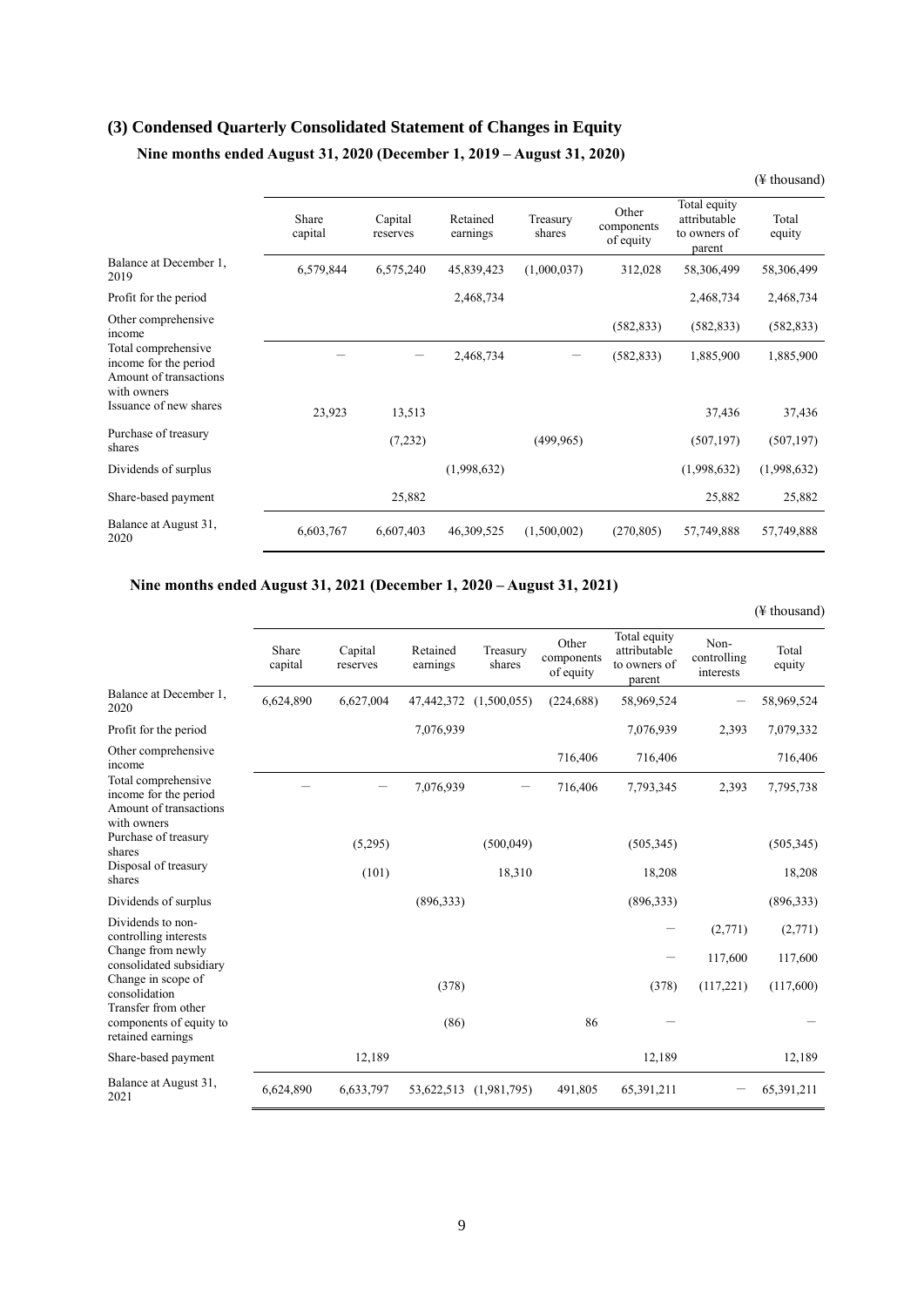<span id="page-11-0"></span>

|                                                                                                      |                                      | (¥ thousand)                         |
|------------------------------------------------------------------------------------------------------|--------------------------------------|--------------------------------------|
|                                                                                                      | Nine months ended<br>August 31, 2020 | Nine months ended<br>August 31, 2021 |
| Cash flows from operating activities                                                                 |                                      |                                      |
| Profit before tax                                                                                    | 4,157,004                            | 10,489,319                           |
| Depreciation expense                                                                                 | 892,182                              | 1,114,930                            |
| Increase (decrease) in provisions and retirement<br>benefits obligations                             | (326, 605)                           | (245, 896)                           |
| Interest and dividend income                                                                         | (107,903)                            | (139, 928)                           |
| Interest expenses                                                                                    | 595,656                              | 616,031                              |
| Decrease (increase) in trade and other receivables                                                   | 1,341,562                            | (232, 537)                           |
| Decrease (increase) in inventories                                                                   | 8,723,213                            | (4,802,588)                          |
| Increase (decrease) in trade and other payables                                                      | (1,545,563)                          | (736, 606)                           |
| Other, net                                                                                           | 27,456                               | 7,811                                |
| Subtotal                                                                                             | 13,757,003                           | 6,070,534                            |
| Interest and dividend income received                                                                | 152,796                              | 249,685                              |
| Income taxes paid                                                                                    | (3,050,909)                          | (2,499,952)                          |
| Income taxes refund                                                                                  |                                      | 356,873                              |
| Net cash from (used in) operating activities                                                         | 10,858,890                           | 4,177,140                            |
| Cash flows from investing activities                                                                 |                                      |                                      |
| Purchase of property, plant and equipment                                                            | (157, 034)                           | (924, 658)                           |
| Purchase of investment properties                                                                    | (3,239,248)                          | (12, 176, 366)                       |
| Purchase of intangible assets                                                                        | (144, 673)                           | (19, 585)                            |
| Collection of loans receivable                                                                       | 109,836                              | 63                                   |
| Purchase of other financial assets                                                                   | (939,300)                            | (62,053)                             |
| Collection of other financial assets                                                                 | 111,266                              | 104,224                              |
| Other, net                                                                                           | 300                                  | 4,330                                |
| Net cash from (used in) investing activities                                                         | (4,258,853)                          | (13,074,046)                         |
| Cash flows from financing activities                                                                 |                                      |                                      |
| Net increase (decrease) in current borrowings                                                        | (1,450,000)                          | 1,519,800                            |
| Proceeds from non-current borrowings                                                                 | 31,988,865                           | 37,248,700                           |
| Repayments of non-current borrowings                                                                 | (29,991,915)                         | (32,107,429)                         |
| Repayments of lease obligations                                                                      | (191, 586)                           | (172,998)                            |
| Proceeds from issuance of new shares                                                                 | 37,302                               |                                      |
| Repayments to non-controlling shareholders                                                           |                                      | (117,600)                            |
| Capital contribution from non-controlling interests                                                  |                                      | 117,600                              |
| Cash dividends paid                                                                                  | (1,996,678)                          | (896, 180)                           |
| Dividends paid to non-controlling interests                                                          |                                      | (2,771)                              |
| Purchase of treasury shares                                                                          | (499, 965)                           | (500, 049)                           |
| Proceeds from disposal of treasury shares                                                            |                                      | 18,208                               |
| Interest expenses paid                                                                               | (667, 862)                           | (878, 116)                           |
| Net cash from (used in) financing activities                                                         | (2,771,840)                          | 4,229,163                            |
| Net increase (decrease) in cash and cash equivalents                                                 | 3,828,197                            | (4,667,741)                          |
| Cash and cash equivalents at beginning of period                                                     | 31,998,929                           | 37,039,600                           |
| Effect of exchange rate change on cash and cash<br>equivalents                                       | (685)                                | 850                                  |
| Decrease in cash and cash equivalents resulting from<br>exclusion of subsidiaries from consolidation |                                      | (31)                                 |
| Cash and cash equivalents at end of period                                                           | 35,826,440                           | 32,372,677                           |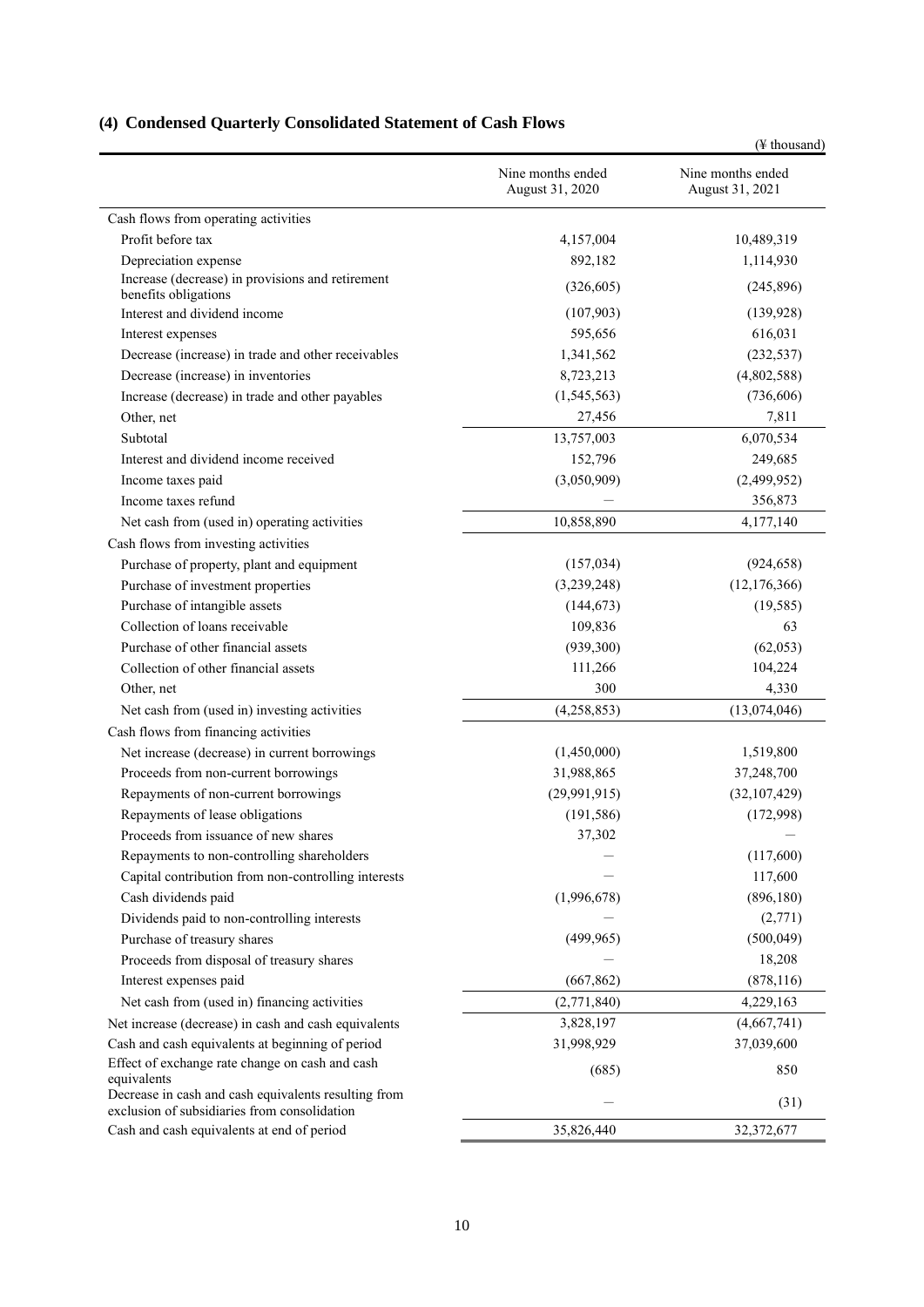# <span id="page-12-0"></span>**(5) Notes on Going Concern Assumption**

No item to report.

#### <span id="page-12-1"></span>**(6) Notes on Condensed Quarterly Consolidated Financial Statements**

#### **1. Segment Information**

The Group's reportable segments are components of the Group about which separate financial information is available that the Board of Directors regularly conducts deliberations to determine the allocation of management resources and to assess the performance.

The Group draws up comprehensive strategies for each of the following six business segments and conducts business activities accordingly; "Revitalization Business", "Development Business", "Rental Business", "Fund and Consulting Business", "Property Management Business" and "Hotel Business". In the Revitalization Business, the Group acquires the properties whose asset values have declined, renovates, and resells them. In the Development Business, the Group sells condominium units and detached houses to individual customers as well as apartment and office buildings to investors. In the Rental Business, the Group rents office buildings and apartments. The Fund and Consulting Business mainly provides asset management services for the properties placed in real estate funds. The Property Management Business provides comprehensive property management services. The Hotel Business provides mainly hotel operating services.

The Group's revenue and profit/loss by reportable segment are as follows:

#### Nine months ended August 31, 2020

(December 1, 2019 – August 31, 2020)

|                                    |                                               |                 |                           |                                           |                                           |                          |             | (¥ thousand) |
|------------------------------------|-----------------------------------------------|-----------------|---------------------------|-------------------------------------------|-------------------------------------------|--------------------------|-------------|--------------|
|                                    | <b>Reportable Segments</b>                    |                 |                           |                                           |                                           |                          |             |              |
|                                    | Revitalization Development<br><b>Business</b> | <b>Business</b> | Rental<br><b>Business</b> | Fund and<br>Consulting<br><b>Business</b> | Property<br>Management<br><b>Business</b> | Hotel<br><b>Business</b> | Adjustment  | Total        |
| Revenue                            |                                               |                 |                           |                                           |                                           |                          |             |              |
| Revenue from external<br>customers | 30,329,071                                    | 14,286,932      | 4,247,115                 | 3,697,981                                 | 3,424,307                                 | 324,148                  |             | 56,309,557   |
| Intersegment revenue               |                                               |                 | 37,142                    | 77,930                                    | 845,800                                   | 1,480                    | (962, 352)  |              |
| Total                              | 30,329,071                                    | 14,286,932      | 4,284,258                 | 3,775,911                                 | 4,270,107                                 | 325,628                  | (962, 352)  | 56,309,557   |
| Segment profit or loss             | 5,772,364                                     | (3,855,834)     | 1,678,239                 | 2,676,685                                 | 558,626                                   | (733, 629)               | (1,451,694) | 4,644,758    |
| Finance income/costs, net          |                                               |                 |                           |                                           |                                           |                          |             | (487,753)    |
| Profit before tax                  |                                               |                 |                           |                                           |                                           |                          |             | 4,157,004    |

#### Nine months ended August 31, 2021

(December 1, 2020 – August 31, 2021)

|                                    | <b>Reportable Segments</b>        |                                |                           |                                           |                                           |                          |             |              |
|------------------------------------|-----------------------------------|--------------------------------|---------------------------|-------------------------------------------|-------------------------------------------|--------------------------|-------------|--------------|
|                                    | Revitalization<br><b>Business</b> | Development<br><b>Business</b> | Rental<br><b>Business</b> | Fund and<br>Consulting<br><b>Business</b> | Property<br>Management<br><b>Business</b> | Hotel<br><b>Business</b> | Adjustment  | Total        |
| Revenue                            |                                   |                                |                           |                                           |                                           |                          |             |              |
| Revenue from external<br>customers | 30,060,354                        | 10,487,389                     | 3,992,484                 | 3,624,737                                 | 3,831,874                                 | 314,892                  |             | 52, 311, 732 |
| Intersegment revenue               |                                   |                                | 62,853                    | 11,657                                    | 1,005,368                                 | 50                       | (1,079,929) |              |
| Total                              | 30,060,354                        | 10.487.389                     | 4,055,337                 | 3,636,395                                 | 4,837,243                                 | 314.942                  | (1.079.929) | 52, 311, 732 |
| Segment profit or loss             | 7,239,344                         | 1,280,888                      | 2,016,707                 | 2,456,841                                 | 616,062                                   | (622, 704)               | (2,021,717) | 10,965,422   |
| Finance income/costs, net          |                                   |                                |                           |                                           |                                           |                          |             | (476, 103)   |
| Profit before tax                  |                                   |                                |                           |                                           |                                           |                          |             | 10.489.319   |

(¥ thousand)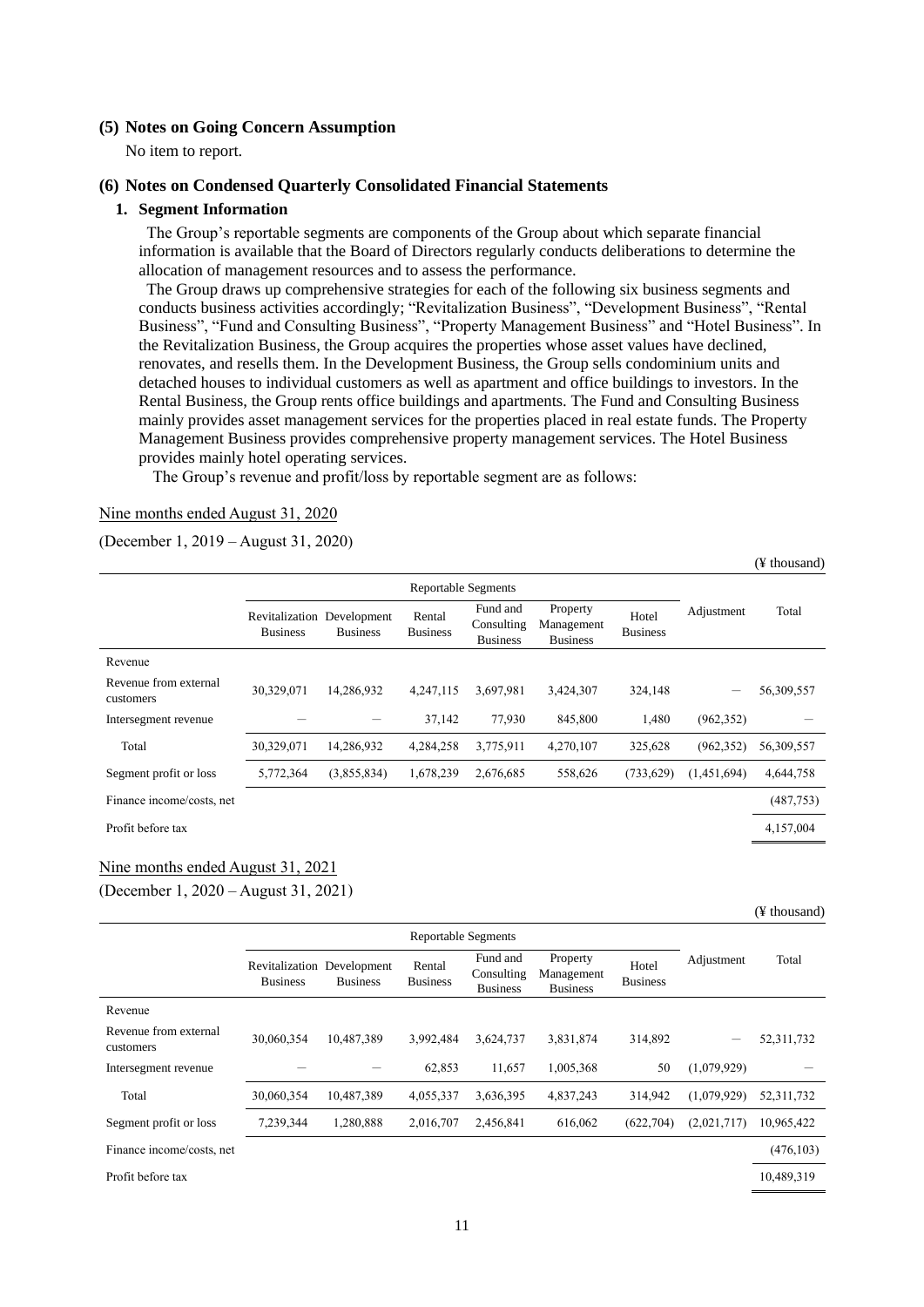# **2. Dividends**

Dividends paid in the nine months ended August 31, 2020 and August 31, 2021 are as follows:

| Nine months ended August 31, 2020                                        |                     |                                 |                   |                   |
|--------------------------------------------------------------------------|---------------------|---------------------------------|-------------------|-------------------|
| Resolution                                                               | Dividends per share | Total dividends<br>(¥ thousand) | Record date       | Effective date    |
| Ordinary General Meeting<br>of Shareholders held on<br>February 26, 2020 | 42                  | 1,998,632                       | November 30, 2019 | February 27, 2020 |

| Nine months ended August 31, 2021                                        |                     |                                 |                   |                   |
|--------------------------------------------------------------------------|---------------------|---------------------------------|-------------------|-------------------|
| Resolution                                                               | Dividends per share | Total dividends<br>(¥ thousand) | Record date       | Effective date    |
| Ordinary General Meeting<br>of Shareholders held on<br>February 25, 2021 | 19                  | 896,333                         | November 30, 2020 | February 26, 2021 |

## **3. Earnings per Share**

|                                                                                                      | Nine months ended<br>August 31, 2020 | Nine months ended<br>August 31, 2021 |
|------------------------------------------------------------------------------------------------------|--------------------------------------|--------------------------------------|
| Profit attributable to owners of the parent $(\frac{1}{2})$ thousand)                                | 2,468,734                            | 7,076,939                            |
| Net income used to figure diluted net income per share<br>$(\frac{1}{2})$ thousand)                  | 2,468,734                            | 7,076,939                            |
| Weighted average number of outstanding ordinary shares<br>(shares)                                   | 47,432,445                           | 46,958,245                           |
| The number of increased ordinary shares used to figure<br>diluted earnings per share (shares)        | 107.737                              | 63,523                               |
| The weighted-average number of ordinary shares used to<br>figure diluted earnings per share (shares) | 47,540,182                           | 47,021,768                           |
| Basic earnings per share $(\frac{1}{2})$                                                             | 52.05                                | 150.71                               |
| Diluted net income per share $(\frac{1}{2})$                                                         | 51.93                                | 150.50                               |

Notes: Basic earnings per share is calculated by quarterly profit attributable to owners of the parent, by the weighted average number of outstanding ordinary shares during the reporting period.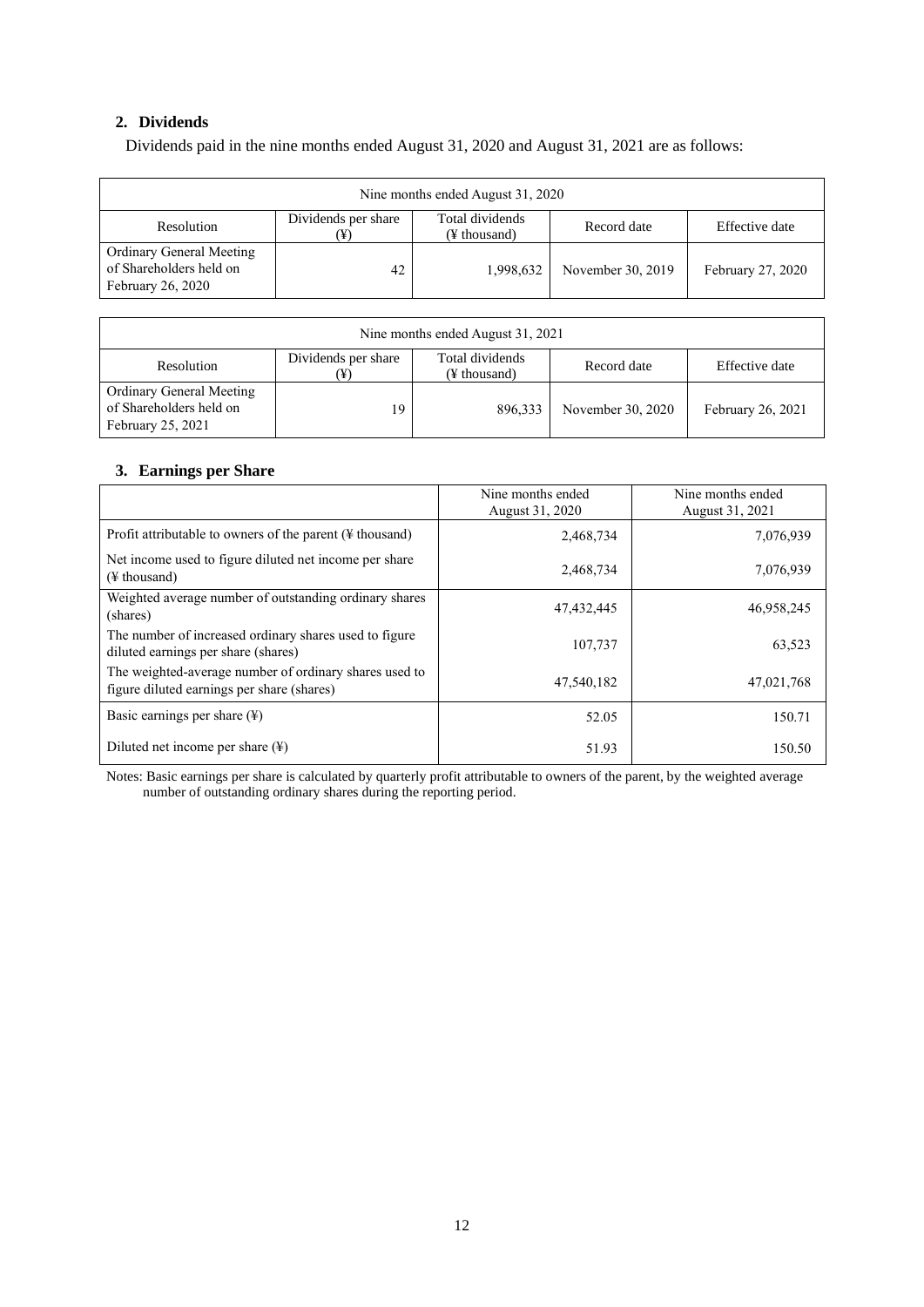#### <span id="page-14-0"></span>**(7) Notes on Significant Subsequent Events**

(Business combination by acquisition)

At the Board of Directors' meeting held on August 25, 2021, the Company resolved to acquire all of the shares in ICOMPANY, Inc. and all shares issued by its subsidiary, Princess Holdings Co., Ltd. that are not held by ICOMPANY, Inc., thereby making ICOMPANY, Inc. and its four subsidiaries (hereinafter collectively the "Princess Group") into subsidiaries of the Company. The Company also resolved to dispose of treasury shares as consideration for the acquisition of shares in ICOMPANY, Inc., and acquired these shares on September 30, 2021.

Although the provisions of IFRS 3 have been applied, detailed information on the accounting treatment is not provided for the reason that the accounting treatment for the business combination has not been completed at this time.

1. Outline of the business combination

| (1) Name of the acquired company and its fields of business |                                                            |
|-------------------------------------------------------------|------------------------------------------------------------|
| 1) Name of the acquired company ICOMPANY, Inc.              |                                                            |
| Fields of business                                          | Securities ownership and investment                        |
|                                                             | Real estate rental and management                          |
| 2) Name of the acquired company                             | Princess Holdings Co., Ltd.                                |
| Fields of business                                          | Securities management and investment                       |
|                                                             | Real estate rental and management                          |
| 3) Name of the acquired company                             | Princess Square Co., Ltd.                                  |
| Fields of business                                          | Real estate rental, management, trading, and brokerage     |
|                                                             | Remodeling business and consulting business                |
| 4) Name of the acquired company                             | G.P. Asset Co., Ltd.                                       |
| Fields of business                                          | Real estate trading, rental, management, brokerage,        |
|                                                             | and agency business                                        |
|                                                             | Consulting business for remodeling of houses, stores, etc. |
| 5) Name of the acquired company                             | Let's Creation Co., Ltd.                                   |
| Fields of business                                          | Real estate trading, rental, management, brokerage,        |
|                                                             | and agency business                                        |
|                                                             | Contracting and mediation for remodeling of houses,        |
|                                                             | stores, offices, etc.                                      |

(2) Date of acquisition September 30, 2021

(3) Ratio of acquired capital equity with voting rights 100% (including indirect holdings)

#### (4) Reason for conducting business combination

The Share Acquisition is expected to expand the Tosei Group's business fields. In the used condominium unit purchase and resale after renovation business, which is a new business field, Tosei will be able to generate synergy, including further improving asset values by sharing the Group's know-how on real estate revitalization, improving efficiency by supplementing management resources such as development capabilities and financial resources, and expanding the range of products handled. In addition, given that the Princess Group's existing businesses are expected to be enhanced as a result of